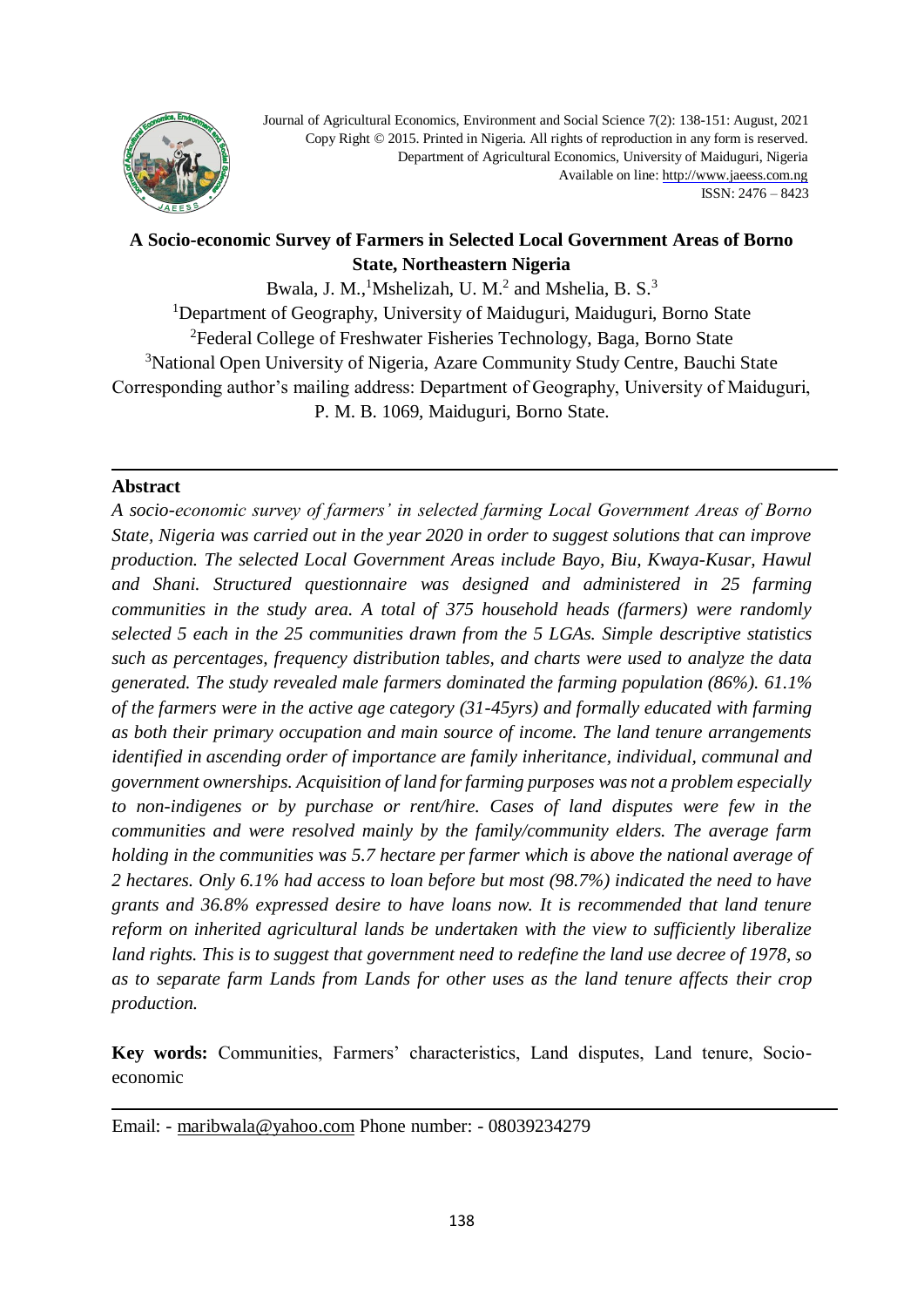#### **Introduction:**

Socio-economic characteristics of farmers in any community affect their productivity and income (Awotide *et al*., 2019; Ojong *et al*., 2019). Where such information on socioeconomic characteristics and agricultural production limitations exist, solutions that can help to advance their productivity can be proffered. The primary objective of agriculture is to ensure food security in a nation so that households and societies have access to good nutritious food for healthy living (Kansiime *et al*., 2021). National food security is defined as the ability of a country to produce sufficient food all year round to meet her food requirements both in quantity and quality (FMARD, 2016). Most agricultural communities in Northeastern Nigeria are populated by small-holder farmers (Bolarinwa *et al*., 2021). Internationally when the farm holding of a farmer is less than 10 hectares the farmer is regarded a small scale or small–holder farmer (Phillip *et al*., 2019). More than 80% of farmers in Nigeria are small holder farmers and they constitute a major contributor to Nigeria's Gross Domestic Product (GDP) (Adeniyi, 2019). Generally, small-holder farming system in Nigeria is mixed farming (growing crops and rearing of animals) and/or mixed cropping in various ways (Asadu *et al*., 2019).

This practice is most widespread in Northern Nigeria. The major advantages are possession of own labour and land; insurance against total crop failure due to pest and disease attack and climate change; and regular food supply for family use and cash. Nigeria has a land area of about 91 million hectares, with 82 million hectares good for farming (Shehu, and Clarke, 2020); yet half of this arable land has not been exploited to produce crops and livestock to stem the threat of hunger and poverty through efficient production system (Mgbenka and Mbah, 2016). Current statistics shows that the contribution of agriculture to the GDP in Nigeria is 24.18 %, to non-oil exports earnings is 75 % and 70% of the labour force is in agriculture but agriculture's share of Federal budget is ≈2.0% only (FMARD, 2016; Emefiele, 2017). This is against Maputo Declaration that prescribed a minimum of 10% budgetary allocation to the agricultural sector (FMARD, 2016).

The major constraints on agricultural production are often associated with lack of information on soil characteristics, climate variability, available technology and socioeconomic data including market access (Fadairo *et al*., 2019; Martey and Kuwornu, 2021). The communities selected for this study are in rural areas of Borno State known for various farming activities. The objective of this survey was to obtain an update of the current farmers' socioeconomic characteristics as well as constraints to agriculture in order to proffer solutions so as to encourage the farmers, government and any interested non-governmental organization to invest in agriculture in the areas in order to improve or enhance the income of the farmers and their livelihoods.

#### *Materials and Methods:*

#### *Description of the Study Area:*

The study was conducted in Borno state, Northeastern Nigeria in 2020. The study area is located between latitudes  $10^0$  N and  $11^0$  30<sup>1</sup> N of the Equator and longitudes  $11^0$  39<sup>1</sup> E and 12<sup>0</sup> 40<sup>1</sup> E of the Greenwich Meridian and found in the Sudan Savannah zone of North-eastern Nigeria. It has two marked seasons, that is, the wet and dry seasons. It has an annual rainfall of between 600mm-1200mm with an annual temperature average of about  $27^0C$  (Bwala, 2011). The vegetation in the area is mainly the derived savannah due to the absence of forest that is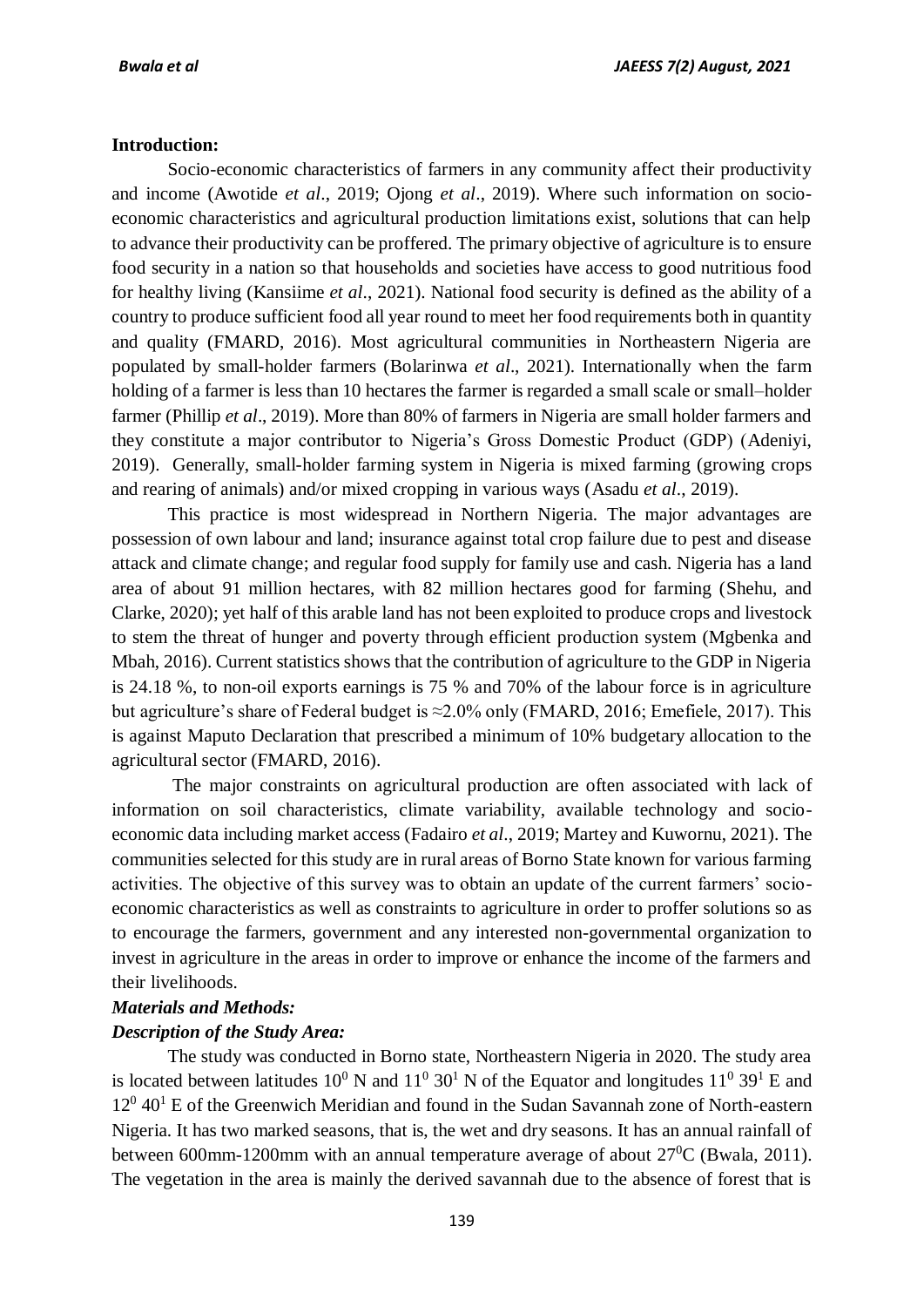characterized by virgin land covered by tall and large trees. It is said that the derived savannah vegetation belt owes its origin to human activities such as clearing the forest for crop cultivation and bush fire.

The major ethnic groups that co-exist in the area are Bura, Pabur, Kanakuru and Tera. The Bura and Babur ethnic groups are almost inseparable as they speak the same language with little difference in intonation and also share the same culture and values. Occupationally, farming is the main stay of the population economy and most people are subsistence farmers. Agriculture employs the larger percentage of the working population (78%) in the area, but agricultural landholdings are generally small. The predominant form of crop production in this area is the rain-fed cultivation (Amaza, Olayemi, Adajibi, Bila and Iheanacho, 2007).

The agricultural sector is dominated by a grain economy based on the cultivation of *maize (Zea maize),* guinea corn *(Sorghum),* millet *(Pennisetum ameritanum)* and rice *(Oriza glaberrima)*. Other crops grown include groundnut *(Arachi hypogeal)*, cotton *(Gossypium spp),* beans *(Vigna spp),* cassava *(Manihot esculenta)* etc which are usually cultivated for both food as well as cash crops. Most households in the area do keep one form of livestock or the other to supplement their sources of income. There are also other forms of occupation in the area which include commerce, civil service, fishing and crafts (Amaza, Olayemi, Adajibi, Bila and Iheanacho, 2007)

### *Method of Survey Adopted/Data Analysis:*

Data on socio-economic characteristics of the farmers including land tenure systems, methods of land acquisition, disputes over land and ways of resolving them, acquisition of farm inputs such as loans, production constraints and mitigation measures were obtained from the selected communities. Five Local Government Areas (LGAs) were purposively selected out of the 27 LGAs in the state due to the fact that these LGAs were relatively free of Boko Haram insurgents' activities. The five LGAs include Bayo, Biu, Kwaya-Kusar, Hawul and Shani. Five farming communities were further selected randomly in each of the LGAs to give a total of 25 farming communities. From each of these communities, 15 household's heads were randomly selected and interviewed using a structured questionnaire to obtain the basic information needed for the study. Simple descriptive statistics such as percentages, frequency distribution tables, and charts were used to analyze the data generated*.* The Local Government Areas, location of sampled settlements and distribution of respondents are shown in Table 1.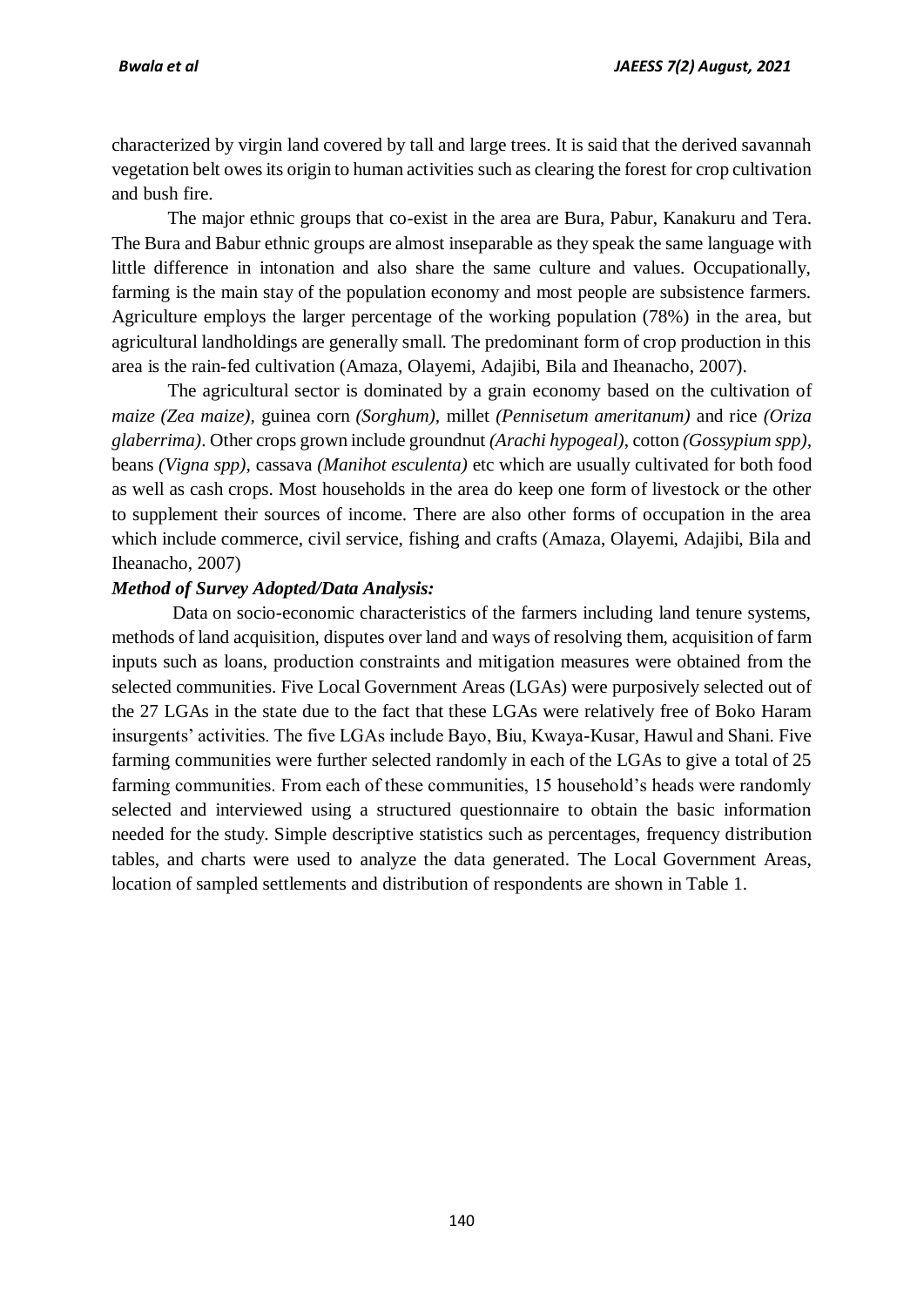| <b>LGA</b>  | Settlements     | Samples | Latitudes                     | Longitudes                  | Altitude<br>in    |
|-------------|-----------------|---------|-------------------------------|-----------------------------|-------------------|
|             |                 |         |                               |                             | meters $(a.s.l.)$ |
| Bayo        | Wuyo            | 15      | $\overline{10^0 22^1 953}$    | $11^041^1.614$              | 309               |
|             | Teli            | 15      | $10^{0}$ 26 <sup>1</sup> .739 | $11^042^1.220$              | 309               |
|             | Jaragol         | 15      | $10^0$ 13 <sup>1</sup> .373   | $11^037^1.314$              | 226               |
|             | Balbaya         | 15      | $10^0$ 39 <sup>1</sup> .356   | $11^0$ 44 <sup>1</sup> .088 | 578               |
|             | Dampitam        | 15      | $10^0$ 36 <sup>1</sup> .810   | $12^0 11^1.766$             | 773               |
| Biu         | Mandafuma       | 15      | $10^0$ 42 <sup>1</sup> .479   | $12^0$ 15 <sup>1</sup> .284 | 547               |
|             | Yamarkumi       | 15      | $10^0$ 39 <sup>1</sup> .532   | $12^{0}09^{1}.818$          | 672               |
|             | Gur             | 15      | $10^{0}$ 46 <sup>1</sup> .728 | $12^0$ 13 <sup>1</sup> .873 | 554               |
|             | Miringa         | 15      | $10^{0}43^{1}.705$            | $12^0 08^1.617$             | 659               |
|             | Kigir           | 15      | $10^0$ 34 <sup>1</sup> .046   | $12^0$ 13 <sup>1</sup> .094 | 792               |
| Hawul       | Kwaya-Bura      | 15      | $10^0$ 32 <sup>1</sup> .503   | $12^0 07^1.811$             | 729               |
|             | Grim            | 15      | $10^0$ 34 <sup>1</sup> .954   | $12^0 00^1.808$             | 623               |
|             | Gwaski          | 15      | $10^0 29^1.862$               | $12^0$ $12^1.586$           | 774               |
|             | Pelachiroma     | 15      | $10^{0}$ 26 <sup>1</sup> .119 | $12^{0}32^{1}.815$          | 367               |
|             | Kwajjafa        | 15      | $10^{0}$ 27 <sup>1</sup> .819 | $12^0 25^1 220$             | 457               |
| Kwaya-Kusar | Wandali         | 15      | $10^0$ 34 <sup>1</sup> .110   | $11^0 57^1.500$             | 509               |
|             | Gusi            | 15      | $10^0$ 23 <sup>1</sup> .986   | $12^0 01^1.002$             | 394               |
|             | Milda           | 15      | $10^{0}$ 21 <sup>1</sup> .845 | $11^0 58^1 00$              | 324               |
|             | Peta            | 15      | $10^0 20^1.650$               | 11 <sup>0</sup> 54.960      | 290               |
|             | Guwal           | 15      | $10^0$ 32 <sup>1</sup> .499   | $11^0 54^1.960$             | 460               |
| Shani       | Wurojam         | 15      | $10^{0} 08^{1} .715$          | $12^0 01^1.285$             | 226               |
|             | Gasi            | 15      | $10^0$ 13 <sup>1</sup> .200   | $11^049^1.276$              | 224               |
|             | Bakaina         | 15      | $10^{0} 08^{1} .920$          | $12^0 02^1 0150$            | 219               |
|             | Lakundum        | 15      | $10^0 11^1.067$               | $11^0 57^1.763$             | 262               |
|             | <b>Borkulok</b> | 15      | $10^0$ 14 <sup>1</sup> .955   | $11^0$ 58 <sup>1</sup> .275 | 322               |
| Total       | 25              | 375     |                               |                             |                   |

**Table 1: Location of Sampled Settlements and Distribution of Respondents**

**Source: Field survey, 2020**

### *Results and Discussion:*

### *Bio Data of the Farmers*

Generally, adult male and female owned the farms in the study area while their children offered their labour based on their age and the types of farm activities available to be carried out. The result in Table 2 shows that out of the 375 farmers across the 25 communities surveyed male farmers constituted the larger proportion of 86.9% while the females were only 13.1%. 61.1% of the farmers were in the active age (31-45yrs) category signifying that majority of the farmers would gain from the results of this study before they retire from farming. Also only 5.6% of the farmers had no formal education while 94.4% of the farmers had formal education. This would be an advantage for quick response to new farming technology adoption in the whole area. Again farming was established to be both the major occupation and main source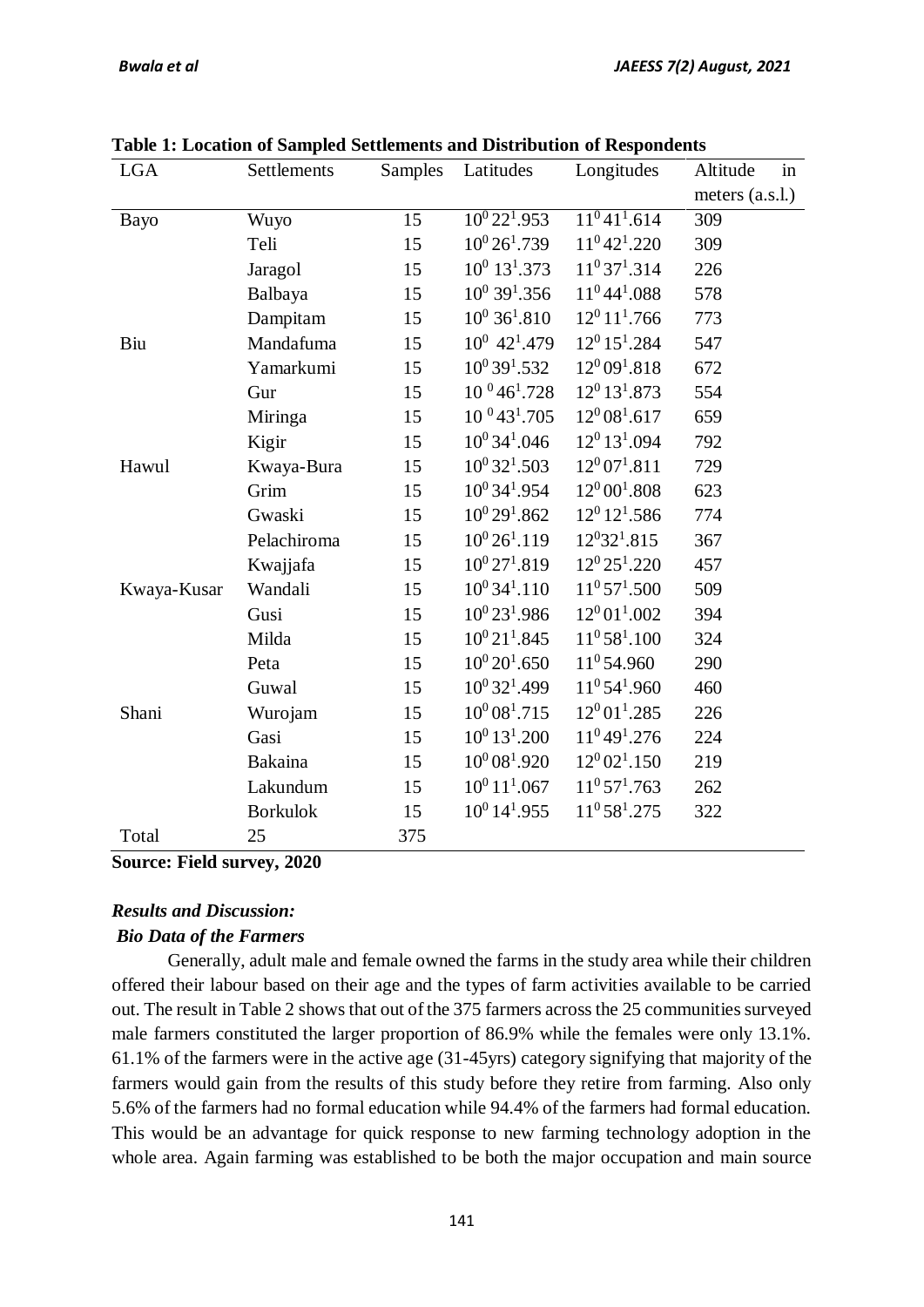of income of the people with artisanship, trading and salaries rambling in declining order far behind farming. Consequently, the locations represent true agricultural communities.

| <b>Variables</b>             | <b>Frequency</b> | Percentage |
|------------------------------|------------------|------------|
| <b>Gender</b>                |                  |            |
| Male                         | 326              | 86.9       |
| Female                       | 49               | 13.1       |
| Age                          |                  |            |
| $<$ 30                       | 32               | 8.5        |
| $31 - 45$                    | 229              | 61.1       |
| <45                          | 114              | 30.4       |
| <b>Education attainment</b>  |                  |            |
| No formal education          | 21               | 5.6        |
| Primary                      | 76               | 20.3       |
| Secondary                    | 211              | 56.3       |
| Tertiary                     | 67               | 17.8       |
| <b>Primary occupation</b>    |                  |            |
| Farming                      | 235              | 62.6       |
| Trading                      | 31               | 8.3        |
| Artisanship                  | 43               | 11.5       |
| Civil servant                | 66               | 17.6       |
| <b>Main source of income</b> |                  |            |
| Farming                      | 267              | 71.2       |
| Trading                      | 25               | 6.7        |
| Artisanship                  | 32               | 8.5        |
| Civil servant (Salaries)     | 51               | 13.6       |

**Table 2: Bio Data of the Respondents**

# **Source: Field survey, 2020**

# *Land Ownership Arrangements:*

Figure 1 presents responses on land ownership arrangements among the farmers in the study areas. Individual land ownership constituted about 26.4%, family ownership arrangement constituted almost 90% while communal and government had 7.7% and 1.3% respectively. This indicates that farmers in the local government areas preferred family and individual land ownership arrangements. A number of reasons for the preference as indicated by the farmers included the fact that the two arrangements would increase farmers' access to land for enhanced agricultural activities and productivities in the area. In addition, the two arrangements appeared easy to operate without much conflict among farmers and communities.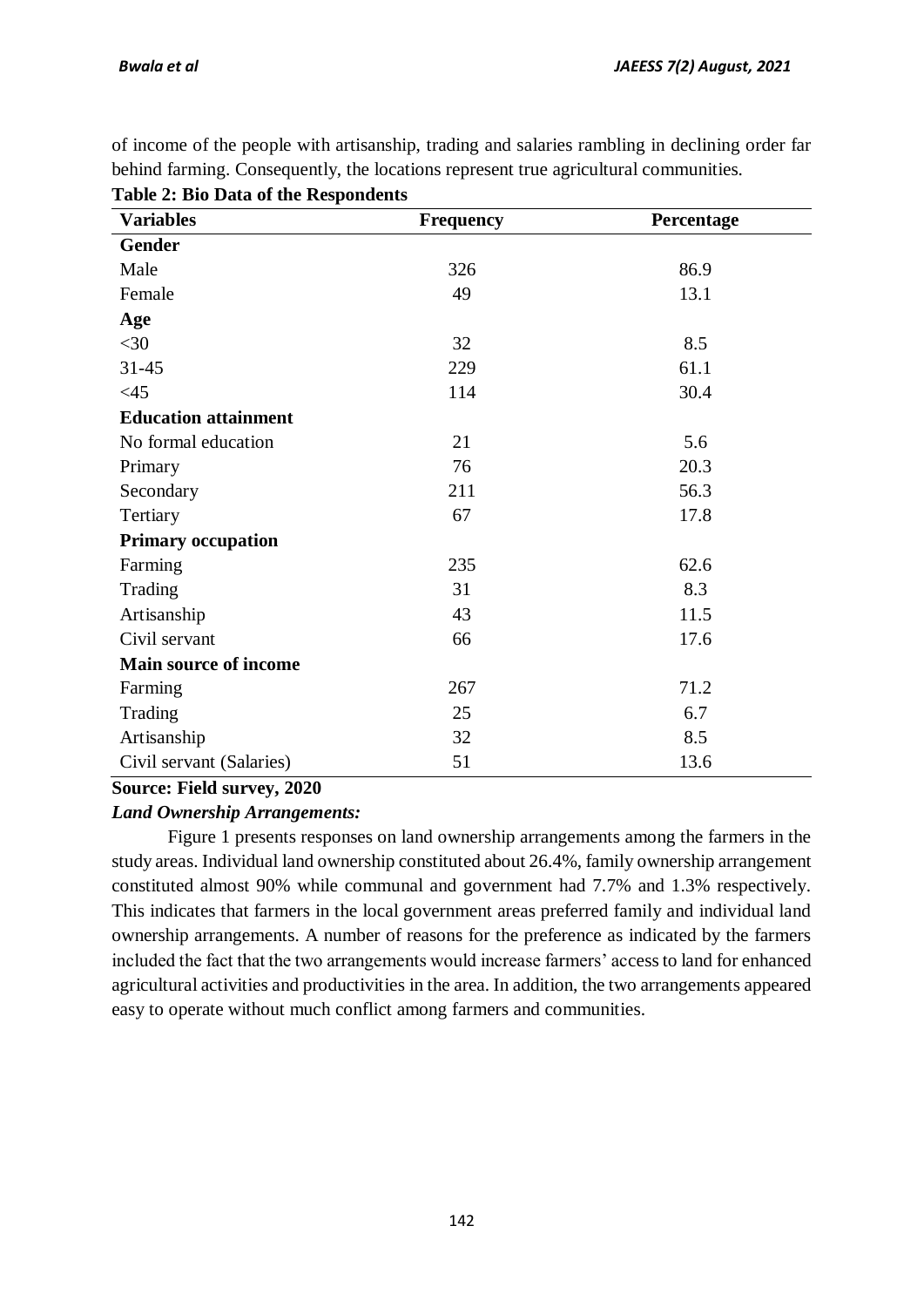

# **Source: Field survey, 2020**

# **Figure 1: Land Ownership Arrangements in the Communities**

### **\*Multiple responses recorded**

### *Rates and Areas of Effects of Land Use Arrangements:*

The result in Figure 2 shows the effects and the rate at which the farmers land ownership arrangements affects major sectors of the economy of the area. The land ownership arrangement has significantly affected agriculture and building of residential houses with percentage ratings of about 95.7% and 78.1% respectively. The construction of roads and government projects were less affected with percentage ratings of about 8.3% and 7.2% respectively.



# **Source: Field survey, 2020**

### **\*Multiple responses recorded**

# **Figure 2: Effects of Land Use Arrangements in all the Locations**

# *Non-indigenes' Right to Own Land:*

Figure 3 presents the right of non-indigenes to own a land in the communities with yes and no dividing responses. The no responses constituted 83.5% while yes responses were only 16.5%. This implied that non-indigenes have less access to land for any economic activities in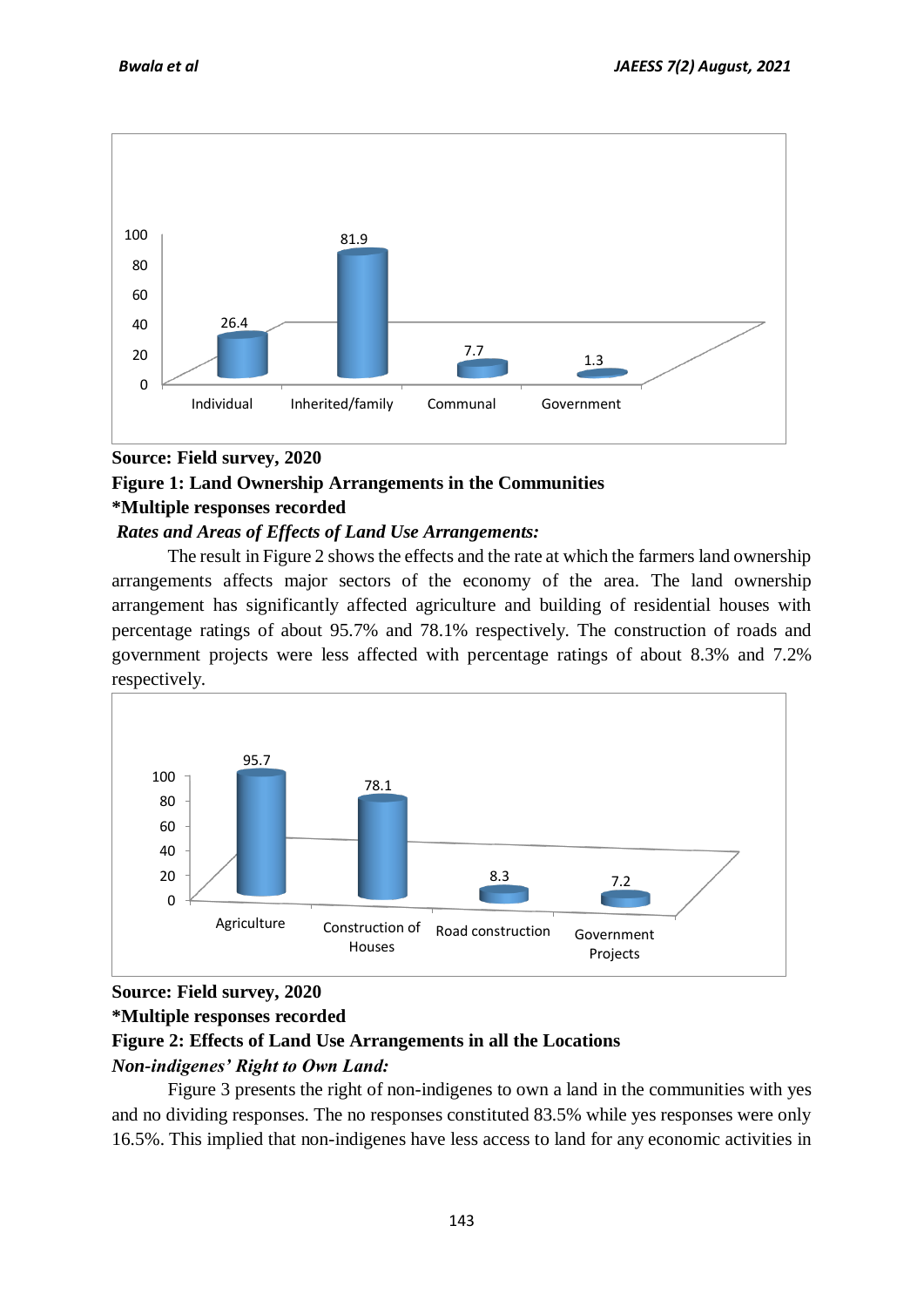the area. The reason for this is because the control over lands rests more on the communities and not individuals.



# **Source: Field survey, 2020 Figure 3: Non-indigenes Right to Own Land in all the Communities** *Methods of Land Acquisition:*

Figure 4 presents the common methods of land acquisition among farmers in the study area in Borno State. Lands were mostly acquired through family inheritance (69.3%), hire/rent (12.5 %) and purchase (8.3%). Gift were 5.1%, freehold 1.9% and community 2.9% respectively. From these figures, farmers in the communities acquire their lands mainly through family inheritance, rent and purchase.



**Source: Field survey, 2020 Figure 4: Methods of Land Acquisition**  *Nature of Family Inheritance of Land:*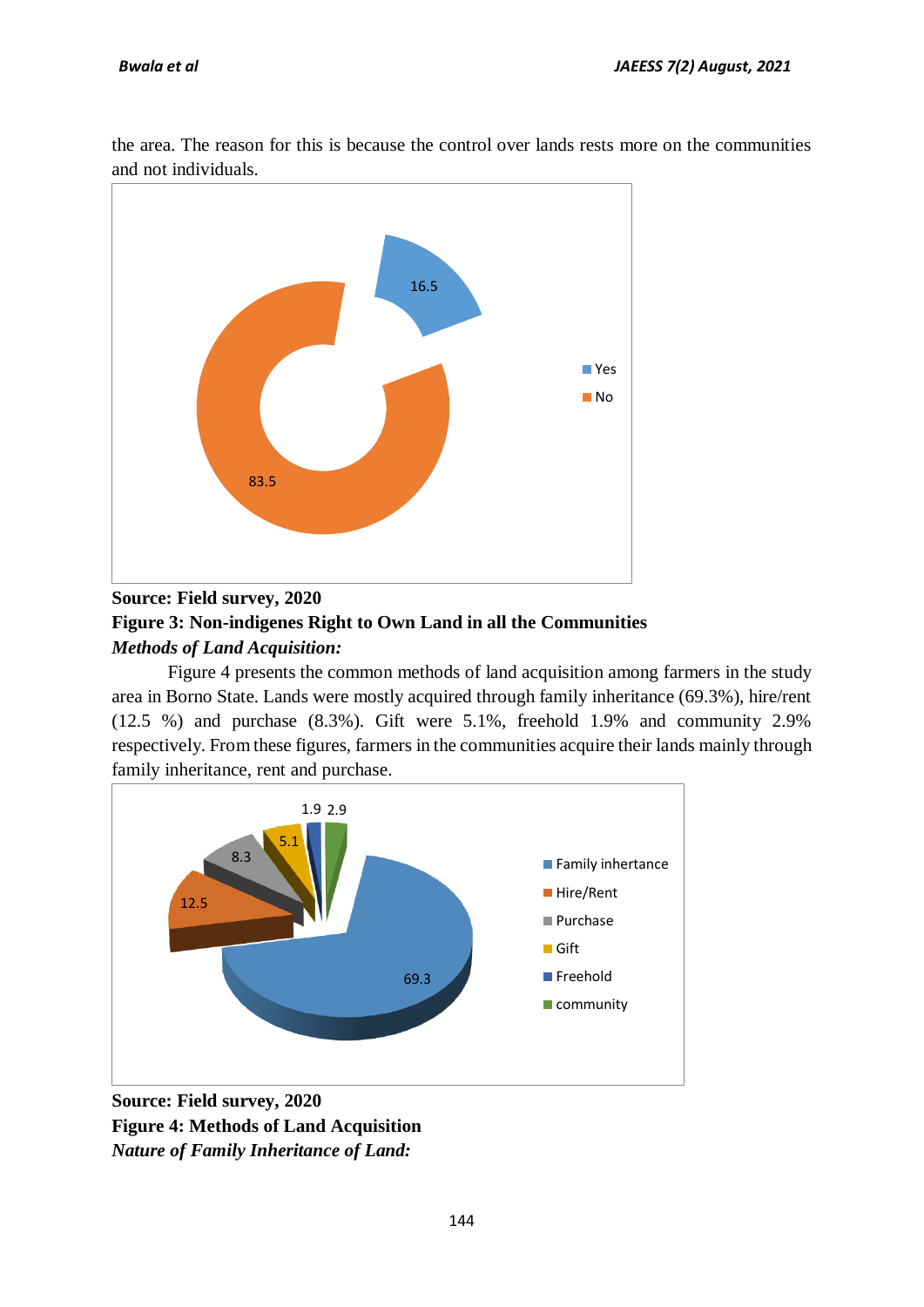The result in Figure 5 shows gender-based inheritance of land in the study communities of Borno State. The patrilineal had higher (63.7%) access to land inheritance; matrilineal had less (5.1%) access to land inheritance while those with access to land inheritance through both patrilineal and matrilineal in the area had (31.2%). This indicates that women are relatively disadvantaged in terms of land inheritance in entire area. This practice is common in most African communities.



# **Source: Field survey, 2020 Figure 5: Nature of Family Inheritance in the Study Area** *Occurrence of Land Dispute in the Communities:*

The result in Figure 6 presents the rate of incidence of land disputes in the area. The yes responses constituted almost 15% while no responses were 85.1%. This signifies that there were few cases of land dispute among farmers, families and villages in the area.



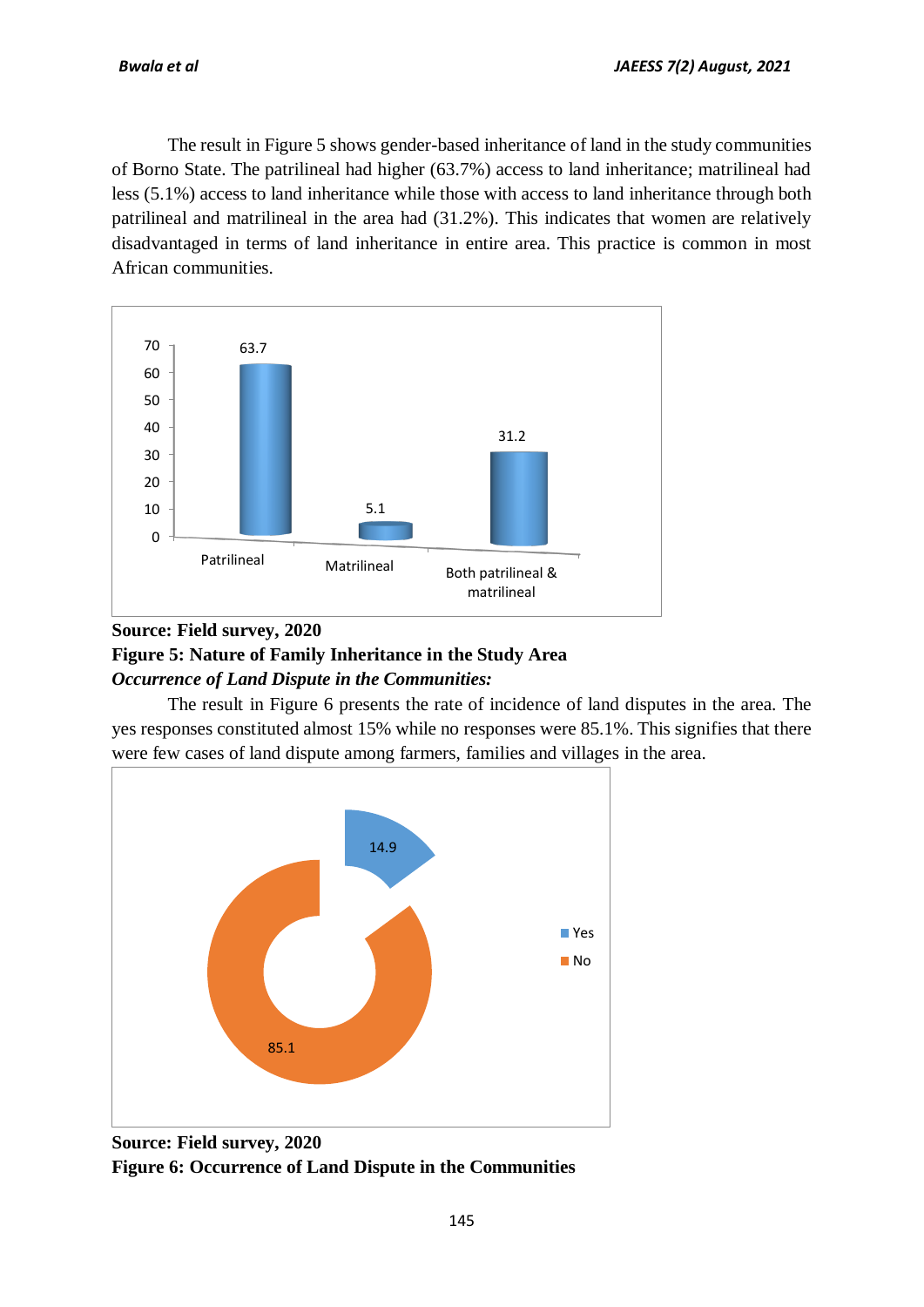# *The Nature of Land Disputes in the Area:*

Table 3 presents common nature of land disputes among farmers in the communities surveyed. About 88% of the land disputes occurred between individuals, 50% occurred between communities while 19.6% of land disputes occurred between families. Hence, cases of land dispute among individual are more common in the area. All the land disputes mentioned were largely boundary disputes not involving the entire parcels of land.

| Table 5. The Nature of Land Disputes in the Area (n–50)<br><b>Nature of land disputes</b><br><b>Percentage</b><br><b>Frequency</b> |    |      |  |  |
|------------------------------------------------------------------------------------------------------------------------------------|----|------|--|--|
|                                                                                                                                    |    |      |  |  |
| Between individuals                                                                                                                | 49 | 87.5 |  |  |
| Between communities                                                                                                                | 28 | 50.0 |  |  |
| Between families                                                                                                                   |    | 19.6 |  |  |

| Table 3: The Nature of Land Disputes in the Area (n=56) |  |  |
|---------------------------------------------------------|--|--|
|                                                         |  |  |

# **Source: Field survey, 2020**

# **\*Multiple responses recorded**

# *Different Ways of Resolving Land Disputes:*

Figure 7 reveals the common methods of resolving land disputes among farmers in the study area. Majority (48.2) of land disputes were resolved through the efforts of family elders, almost 34% of land dispute were settled through the efforts of the community leaders and 12.5% were resolved through formal court of justice, while government intervention and other means of resolving land disputes had 8.9% and 16.1% respectively. Hence, family and community elders resolved most of the land dispute in area.



# **Source: Field survey, 2020**

# **\*Multiple responses recorded**

# **Figure 7: Ways of Resolving Land Disputes**

# *Farm Size Holding of the Farmers:*

Table 4 shows that the minimum holding per farmer in the area was one hectare; the maximum was 6 ha and the average was 5.7 ha. This average is more than the national average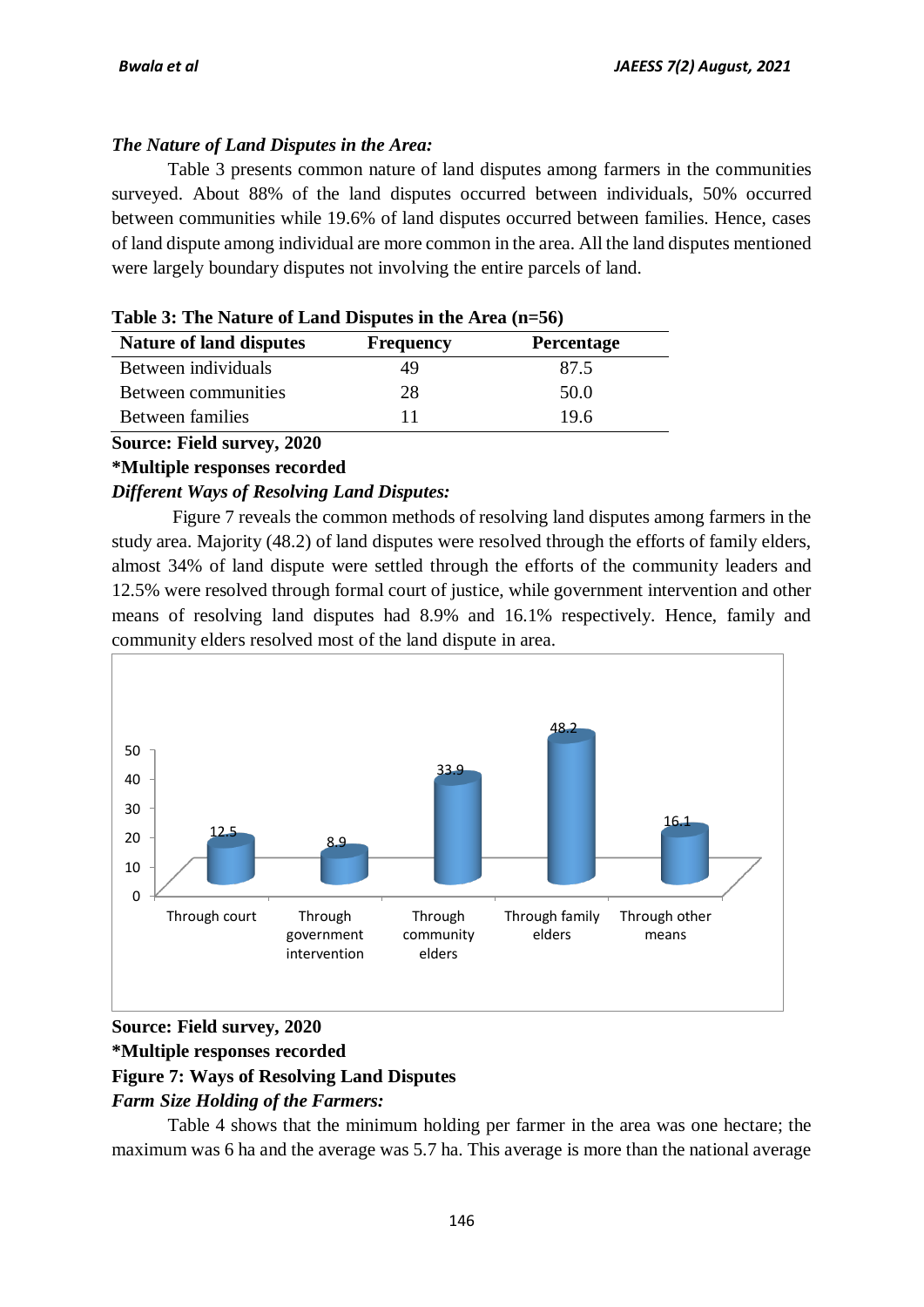of 2.0 ha (FMARD, 2016) but only 60% of 10.0 ha used to classify farmers as small-holder farmers world-wide (Mgbenka and Mbah, 2016).

|                         | <b>Minimum</b> | <b>Maximum</b> | <b>Mean</b> |
|-------------------------|----------------|----------------|-------------|
| Hectare (ha)            | $00$ .         | $6.00\,$       | 5.7(3.6)    |
| Course Eald murrer 2020 |                |                |             |

# **Source: Field survey, 2020**

#### **\*Values in parenthesis represent standard deviation**

# *Loan Acquisition from Government in Previous Years:*

The result in Figure 8 presents the acquisition of loan by farmers in previous years. The Yes responses constituted only about 6% while No responses were almost 94%. This wide margin of 88% indicates that majority of the farmers in the area had not received loans from government in the time past but for those that indicated Yes, an average of two hundred thousand naira (N150 000.00) only was given to each farmer in 2018 farming year.





# **Figure 8: Loan Acquired from Government in Previous Years** *Farmers' Responses on the Need for Loans and Grants:*

Figure 9 presents the responses of farmers on their need for grants and loans. Majority (98.7 %) of the farmers indicated interest in grant while only 1.3% showed no interest. Fewer (36.8%) of the farmers indicated interest in loans for improved agricultural production while majority (63.2%) showed no interest. About 30% of the farmers indicated interest in both grant and loan while most (69.9%) showed no interest in both means of accessing finance for boosting agricultural production of the state.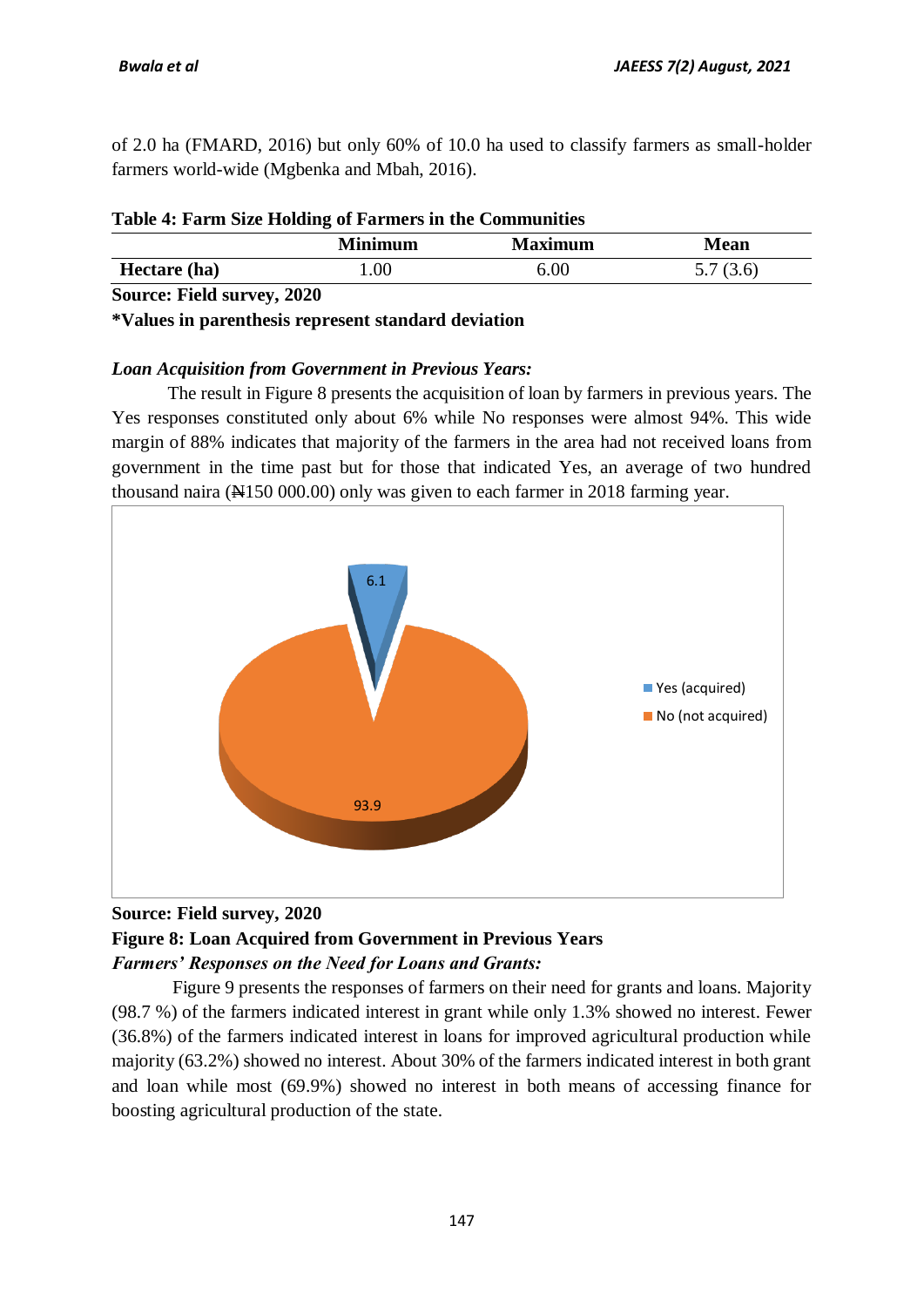

#### **Source: Field survey, 2020**

# **Figure 9: Farmers Responses on the Need for Loans and Grants** *Contact with Agricultural Extension Officers and Membership of Farmers Association:*

Table 5 presents the responses of farmers on contact with agricultural extension officers in the area. Majority (94.4%) of the farmers had no contact with the agricultural extension worker, only about 6% had contact with the extension officers. On how often the farmers had contact with the extension workers, the few that had, was on average of two times in a year. On the farmers' membership to farmers' association, most (97.1%) did not belong to any farmers' associations. Only 2.9% of the farmers belong to one form of farmers' association or the other in the area.

| Variables      | Frequency | percentage |  |
|----------------|-----------|------------|--|
| Had contact    | 21        | 5.6        |  |
| Had no contact | 354       | 94.4       |  |
| Member         | 11        | 2.9        |  |
| Not member     | 364       | 97.1       |  |

**Table 5: Agricultural Extension Officers' Contact and Membership of Farmers Association**

#### **Source: Field survey, 2020**

#### *Conclusion and Recommendations:*

The socio-economic survey of farmers in some selected LGAs in Borno State, Nigeria showed that the farming population was dominated by male. Most of the farmers were in an active age group and formally education with farming as their primary occupation and main source of income. The land tenure systems identified in ascending order of importance were: inherited/family, individual communal and government ownerships. Acquisition of land by indigenes was mainly by patrilineal inheritance. Non-indigenes and government could acquire land through laid down procedures particularly through the elders. Land acquisition through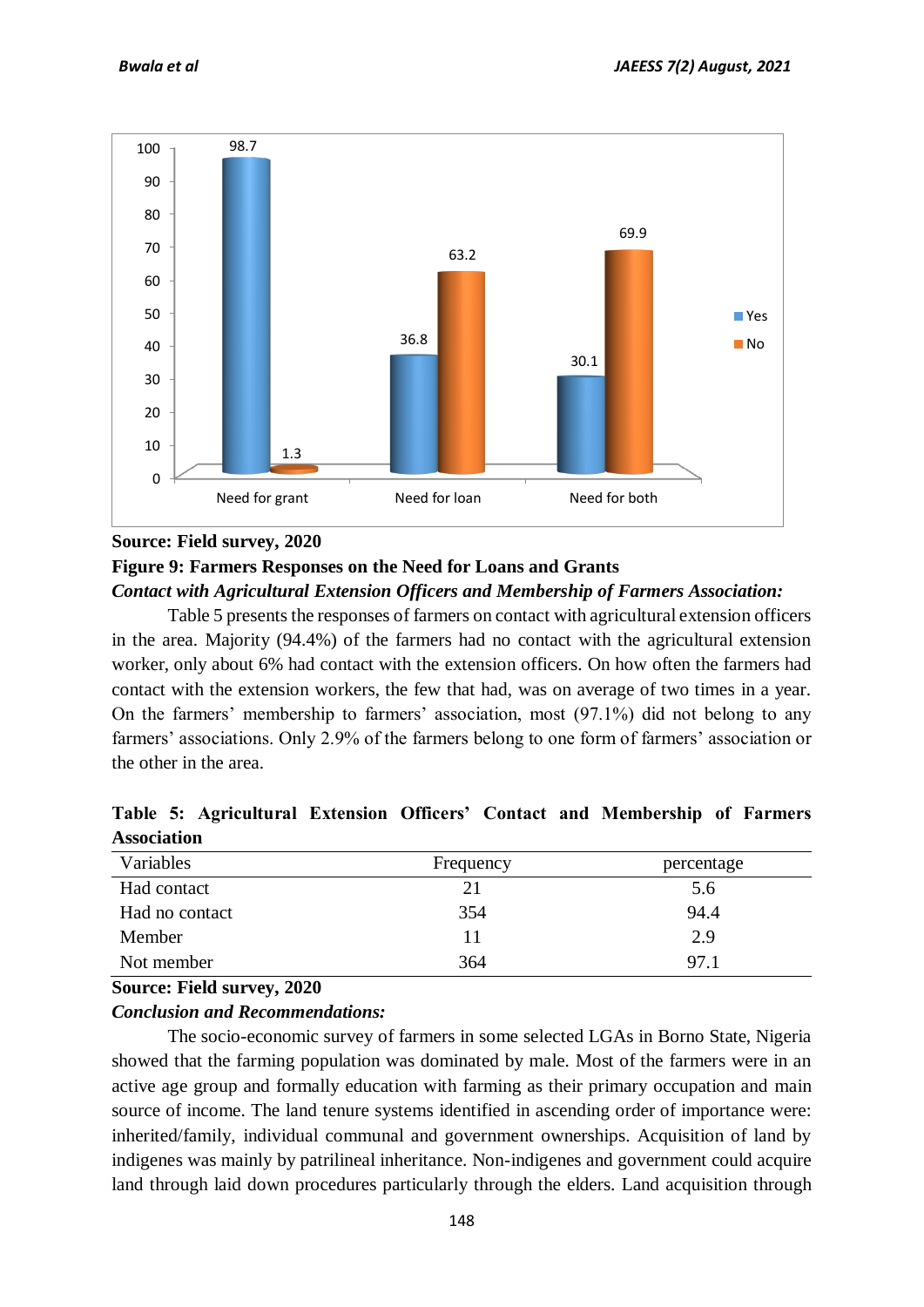inheritance dominated over hire and purchase. Cases of land dispute were mainly boundary issues between individuals and few communities and were resolved by the elders or through court of justice. Very high potentials exist for sustainable agricultural growth in all the communities surveyed. Extensive expansion of maize and rice production in all the communities was proposed. Small-holder Farming System (SFS) was also proposed in all the communities. Presently the land farmer ratio for the surveyed farms was less than 0 .05 ha per farmer. The average farm holding in the areas was 5.7 ha per farmer. This is encouraging because it is above the national average of 2 ha but below the world definition for small-holder farmers which is 8 ha per farmer. Most of the farmers indicated the need to have grants and only expressed desire to have loan. In light of the challenges for food self reliance, growth and development of the agricultural sector, it is recommended that land tenure reform on inherited agricultural lands be undertaken with the view to sufficiently liberalize land rights. This is to suggest that government need to redefine the land use decree of 1978, so as to separate farm Lands from Lands for other uses as the land tenure affects their productivity.

**Acknowledgments:** The authors acknowledge the contributions of the Agricultural Extension Officers of the selected LGAs and Mr. Yohanna Tonga for the Data collection during field survey.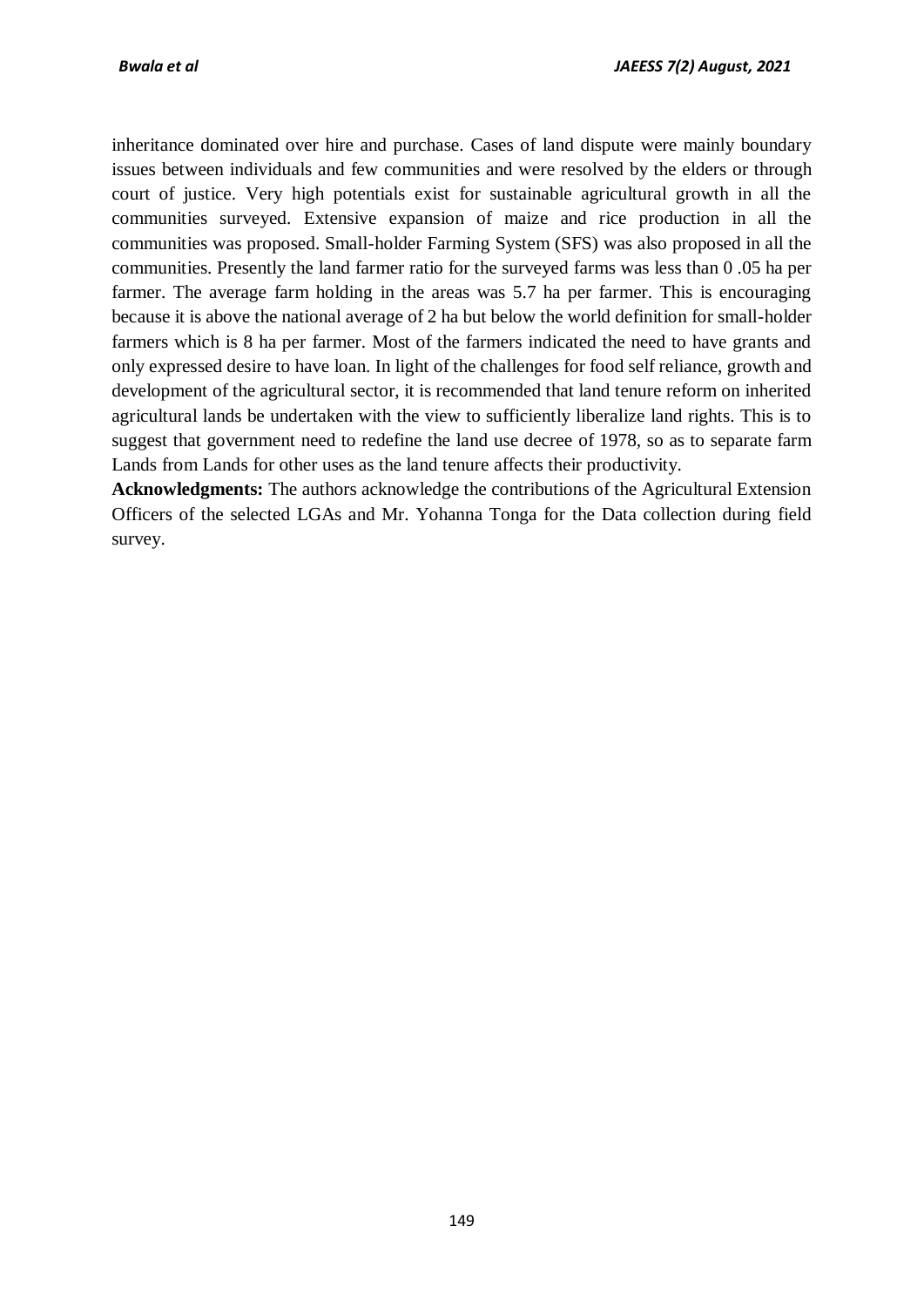#### **References:**

- Adeniyi, D. A. S. (2019). Sustainable Irrigation Agriculture for Food Security and Poverty Reduction among Smallholder Farmers in Northern Nigeria.
- Amaza, P. S., Olayemi, J. K., Adejibi, A. O., Bila, Y. & Iheanacho, I. (2007). Base Line Socio-economic Survey Report. Agriculture in Borno State, Nigeria. International Institute of Tropical Agriculture, Ibadan, Nigeria.
- Asadu, C. L. A., Onyeme, E., and Asadu, A. N. (2019). Comparison of Land Use Practices and Their Limitations in Five Agrarian Communities in Southeastern Nigeria. *International Journal of Trend in Scientific Research and Development (IJTSRD)*, 3(2), 856-862.
- Awotide, B. A., Abdoulaye, T., Alene, A. and Manyong, V. M. (2019). Socio-economic Factors and Smallholder Cassava Farmers' Access to Credit in South-western Nigeria.
- Bolarinwa, K. A., Ogunkanmi, L. A., Ogundipe, O. T., Agboola, O. O., and Amusa, O. D. (2021). An Investigation of Cowpea Production Constraints and Preferences among Smallholder Farmers in Nigeria. *GeoJournal*, 1-13.
- Bwala, A. A. B. (2011). Domestic Water Resources Availability and Utilization in the Biu Plateau Region of Borno State. Ph. D. Thesis, Department of Geography, Federal University of Technology, Yola. 50pp
- Emefiele, G. (2017). A Central Bank of Nigeria, (CBN) Report for May 2017. CBN, Abuja.
- Fadairo, O., Williams, P. A., and Nalwanga, F. S. (2019). Perceived Livelihood Impacts and Adaptation of Vegetable Farmers to Climate Variability and Change in Selected Sites from Ghana, Uganda and Nigeria. *Environment, Development and Sustainability*, 1-19.
- Federal Ministry of Agriculture and Rural Development (FMARD) (2016). The Agriculture Promotion Policy (2016–2020). Retrieved from [http://fmard.gov.ng/wp](http://fmard.gov.ng/wp-content/uploads/2016/03/2016-Nigeria-Agric-SectorPolicy-Roadmap_June-15-2016_Final.pdf)[content/uploads/2016/03/2016-Nigeria-Agric-SectorPolicy-Roadmap\\_June-15-](http://fmard.gov.ng/wp-content/uploads/2016/03/2016-Nigeria-Agric-SectorPolicy-Roadmap_June-15-2016_Final.pdf) 2016 Final.pdf
- Kansiime, M. K., Tambo, J. A., Mugambi, I., Bundi, M., Kara, A., and Owuor, C. (2021). COVID-19 Implications on Household Income and Food Security in Kenya and Uganda: Findings from a Rapid Assessment. *World Development*, 137, 105199.
- Martey, E., and Kuwornu, J. K. (2021). Perceptions of Climate Variability and Soil Fertility Management Choices among Smallholder Farmers in Northern Ghana. *Ecological Economics*, 180, 106870.